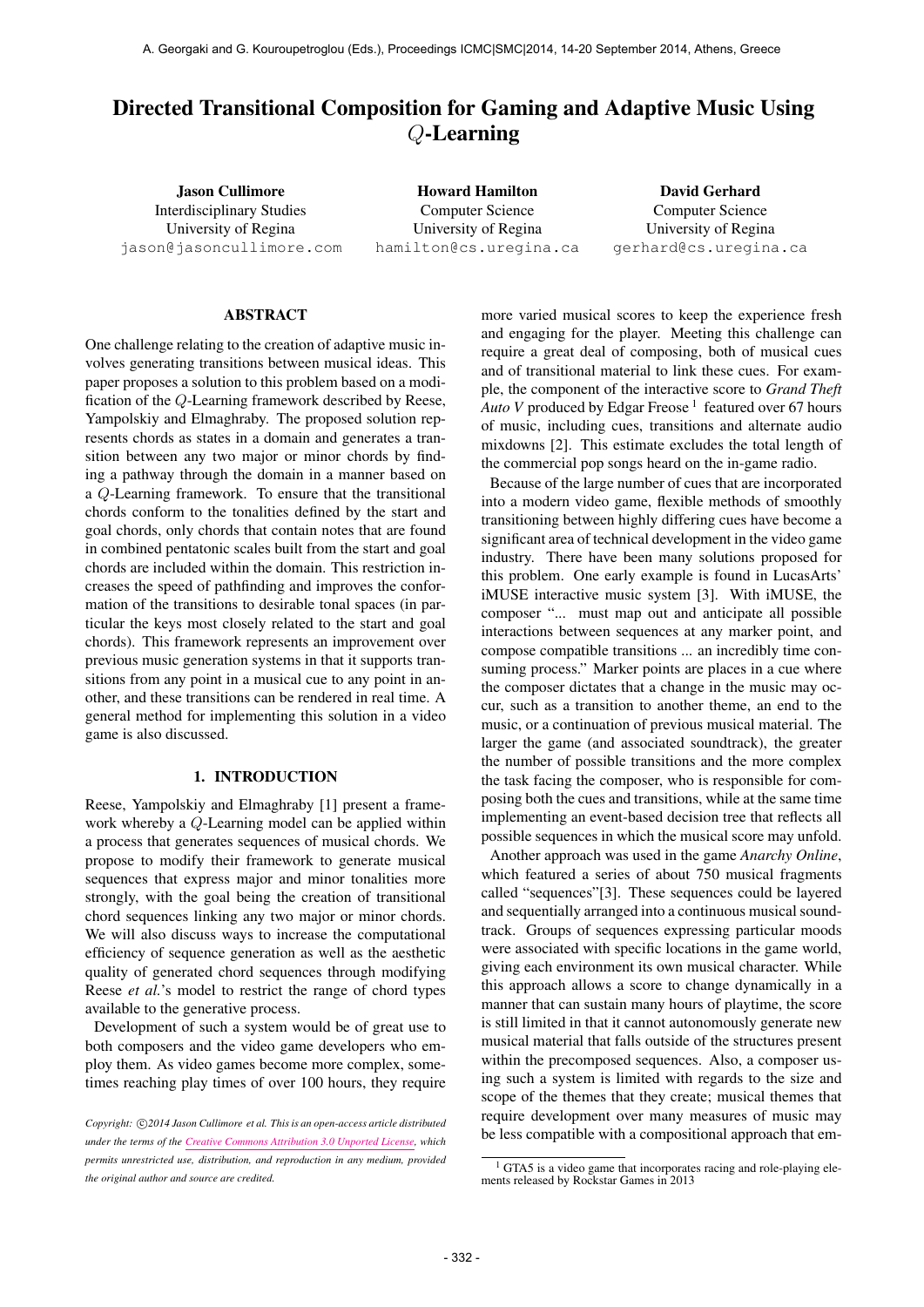phasizes short, interconnecting musical ideas.

The system we propose in this paper avoids such precomposed elements within transitional material. Instead, we adapt Reese *et al.*'s Q-Learning framework to generate transitions between cues automatically and at any point within the cues. The system also generates transitions that inhabit the same tonal space as the chords which form the start and end point of the transition. Such a system would be of great use to a composer of nonlinear, adaptive music, whether in video game scoring applications or the creation of more aesthetically focussed artworks, since it allows for the efficient and interactive generation of transitional material. Dynamically generated transitional music that is capable of reacting to changing elements within a game state (*e.g.* player actions, shifts in environmental attributes, and changes in the desired emotional state for the player at a given point in the gameplay) can be guided both by the composer during the game's development and by the game engine dynamically at run time. As a result, dynamic musical transitions can increase the flexibility with which the game engine can instantiate musical cues, since, theoretically, such a system would be able to transition from any cue (expressing one emotion) to any other cue (potentially evoking a highly contrasting emotion). The composer could then focus on writing expressive cues, knowing that these cues can be smoothly transitioned between in a manner that allows the music to closely follow the action in the game. The space response to this party acceleration of the party in the space of the space of the space of the space response to the space of the space response to the space of the space response of the space response of the sp

The remainder of this paper is organized as follows. First, A machine-learning algorithm known as Q*-Learning* will be presented. Next, a specific application of Q-Learning to chord generation will be discussed, and finally, a set of improvements and modifications will be proposed to the existing Q-Learning chord sequence generation method designed to allow it to operate in real time and generate appropriate, interesting, non-repeating transitional sequences starting at any chord in the original musical sequence.

## 2. Q-LEARNING

The Q-Learning model was first developed by Watkins [4] and refined by Watkins and Dayan [5]. Poole and Mackworth [6] present a useful description of the model.

In this model there is a *domain* which can be configured with different attributes at different times. Each configuration of the domain constitutes a *state*, which is a member of the total set of states that the domain can embody. At any given time, an *agent* is located at one of these states, and may traverse from one state to another within the domain by executing an *action*. Allowable actions for any given state are defined by a set of rules that are devised by the programmer. Figure 1 shows an example  $2$  of a simple sixstate domain. The agent begins in state S0 (the start state) and is tasked with finding the optimal route from S0 to S5 (the goal state). The allowable actions from each state have been defined by the designer and are shown by the arrows in the figure.



Figure 1. A hypothetical domain consisting of six states

Each action that the agent can take from a particular state can be represented as a pairing of a state and an action. It is possible to represent all pairs of state and action on a two dimensional matrix with the rows representing the origin states and the columns representing actions taken from an origin state that each lead to a specific, unique destination state. There are two such matrices used in the Q-Learning process:

- The *reward matrix* (R) contains fixed values that indicate the desirability of an action taken from a given state;
- The Q *matrix* records the cumulative reward values generated as the agent traverses the domain. These values are updated every time the agent executes a particular action from a particular state.

Table 1 shows a reward matrix and Table 2 shows a Q matrix for the domain in Fig. 1. Note that each state in both matrices is associated with several possible actions (based on a rule set defined by the programmer). In the case of the reward matrix, the empty cells indicate that the corresponding action is not permissible (*i.e.* there is no arrow that connects the two relevant states). All permissible actions have a reward value of zero, except the two transitions to the goal state, which each earn a reward of 100. In the Q matrix, all values may initially be zero, indicating that no learning has yet occurred. These values will become nonzero as the agent repeatedly moves through the domain and is rewarded (note that the initial  $Q$  matrix could also be populated with random values). As in the case of the reward matrix, non-allowed actions are excluded from the Q matrix in Table 2.

| R                                      | A <sub>0</sub> | A <sub>1</sub> | A2 | A <sub>3</sub> | A4 | A5  |
|----------------------------------------|----------------|----------------|----|----------------|----|-----|
|                                        |                | 0              |    |                |    |     |
|                                        | 0              |                | 0  |                |    |     |
| SO<br>S1<br>S2<br>S3<br>S3<br>S4<br>S5 |                | 0              |    |                |    | 100 |
|                                        | 0              |                |    |                | 0  |     |
|                                        |                | 0              |    |                |    | 100 |
|                                        |                |                | 0  |                |    |     |

Table 1. A reward matrix for the domain in Fig. 1.

In the Q-Learning model, the agent begins in the start state (in this case state S0) and traverses the domain by executing allowable actions for whatever state the agent currently occupies. Each action within the domain is an event which results in an update to the value of  $Q(s, a)$ , based upon the current reward value listed in the reward

<sup>&</sup>lt;sup>2</sup> Figure 1 and the associated example are adapted from www.acm.uiuc.edu/sigart/docs/QLearning.pdf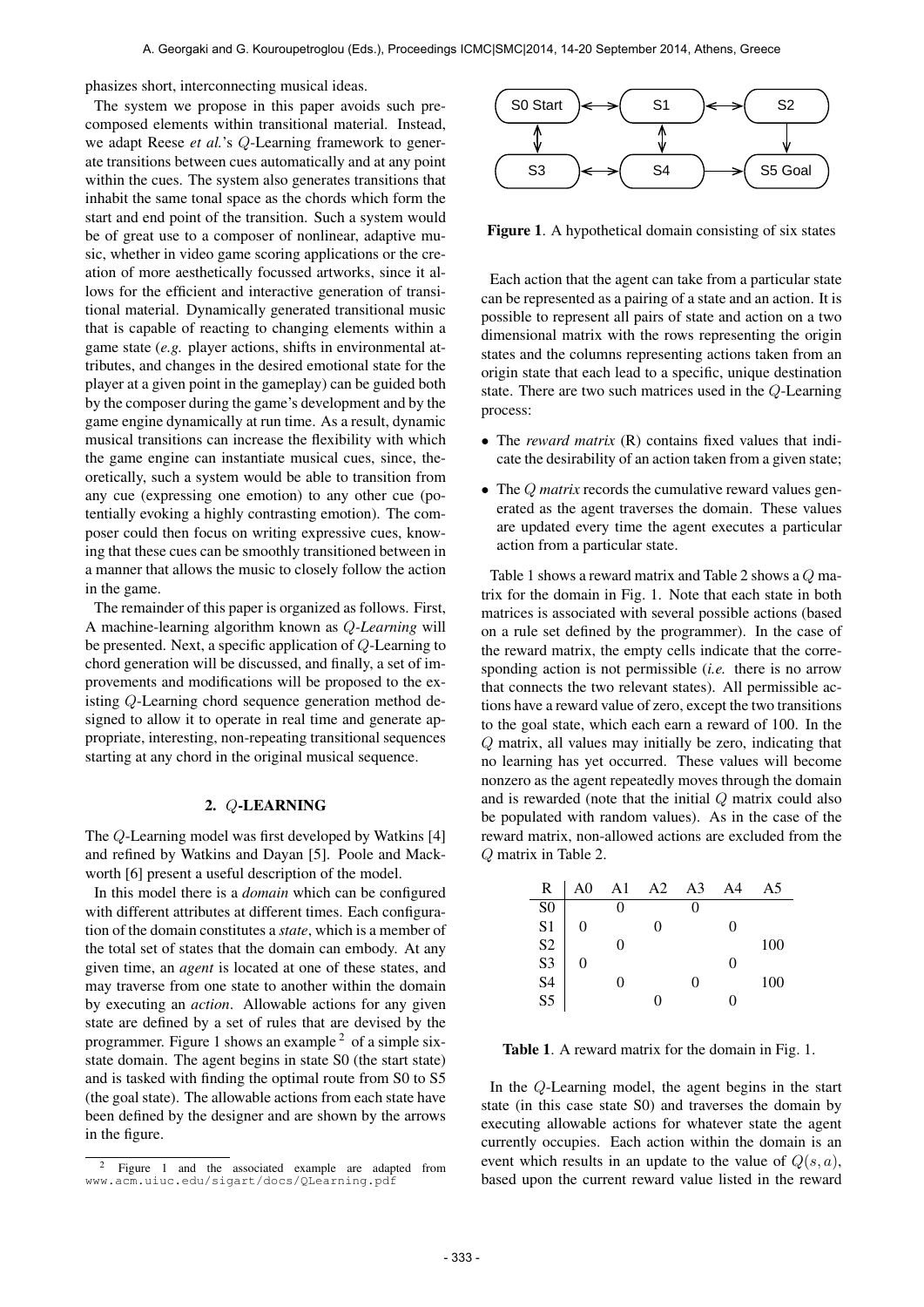| Q                                                                                 |                  | A0 A1 A2 A3 | A4 | A5 |
|-----------------------------------------------------------------------------------|------------------|-------------|----|----|
|                                                                                   |                  |             |    |    |
|                                                                                   | $\boldsymbol{0}$ | 0           |    |    |
|                                                                                   |                  |             |    |    |
| $\frac{$80}{$1}{$2$}$<br>$\frac{$1}{$3$}$<br>$\frac{$3}{$4$}$<br>$\frac{$4}{$5$}$ | 0                |             | 0  |    |
|                                                                                   |                  |             |    |    |
|                                                                                   |                  | ∩           |    |    |

**Table 2.** An initial  $Q$  matrix for the domain in Fig. 1

table, plus an additional value proportional to the Q matrix value of the most desirable future action available from the destination state. These values serve to differentially reward pathways based upon the desirability of particular state/action combinations. When an agent executes an action, the corresponding Q matrix value is updated. Higher values reinforce use of an action and lower values reduce its desirability.

In our example, the result of these repeated updates to the values in the Q matrix is that the rewards associated with actions that lead into the goal state are propagated back through the Q matrix. As such, state/action pairs that lead into the goal state also develop higher Q values, and state/action pairs that lead to states with higher Q values also themselves develop increased Q values. Ultimately, a path of relatively high Q values forms between the start state and the goal state. This path can be iteratively reinforced until the algorithm approaches convergence.

Entries in the Q matrix are updated using the following process: Given an action a from a state s with a reward  $R(a, s)$ , causing a change to state s' with available actions  $a'$ , the new value for the  $Q(s, a)$  is calculated according to the formula [1]:

$$
Q(s, a) \leftarrow (1-\alpha)Q(s, a) + \alpha \left( R(s, a) + \gamma \max_{a'} Q(s', a') \right)
$$
\n(1)

where  $(0 < \alpha < 1)$  represents the learning rate (the degree to which new information overrides the current  $Q(s, a)$ value), and  $(0 \le \gamma < 1)$  is the the discount factor, (the degree to which the agent values future rewards).

For each cycle of the Q-Learning algorithm, the agent:

- 1. Identifies the actions available in the current state;
- 2. Selects one at random to execute;
- 3. Calculates the total reward for executing this action  $(as in Eq. 1); and$
- 4. Updates the  $Q(s, a)$  value for the original state and action taken.

The agent then executes this algorithm again with the destination state as the new starting point, continuing in this manner until the agent reaches the terminal state, completing a learning *episode*. Further episodes are executed and the Q matrix is iteratively updated until the matrix converges upon an optimal solution for traversing the states in the domain, known as an *optimal policy*. As this happens, each state/action pair will then approach an optimal

Q value  $Q^*(s, a)$ . Full convergence theoretically requires an infinite number of episodes, but an approximation of  $Q<sup>*</sup>(s, a)$  can be achieved for a given domain by iterating a large enough number of episodes. The number of episodes required for convergence varies significantly from domain to domain, based largely on its size and the nature of the connections between states.

## 3. Q-LEARNING AND CHORD SEQUENCE **GENERATION**

In order to generate chord sequences, Reese *et al.* apply the  $Q$ -Learning model to an *n*-dimensional domain composed of a number of states, each of which represents a distinct chord of  $n$  pitches from the chromatic (12-note) musical scale  $3$ . Each state in the domain is equivalent to one chord. The space is toroidal, in that motion in a given direction loops the pitch classes in a manner similar to the circle of fifths (Krumhansl [7] provides a helpful description of chord relations), and chords representing all possible combinations of  $n$  pitch classes may be situated in the n-dimensional space.

An example of a two-dimensional representation of a domain containing all possible two-note interval combinations is provided by Tymoczko [8] and reproduced in Fig. 2. Motion along the horizontal axis reflects transposition and movement in the vertical axis increases or decreases the interval size. Reese *et al.* define each chord in the grid produced by Tymoczko as a state, and an agent, starting at one of the chords, can create sequences of chords by performing actions (*i.e.* moving from state to state). Thus the agent's traversal of this domain can be represented as a sequence of two-note musical harmonies. In Fig. 2, arrows indicate one possible pathway through the domain; the chord sequence thus generated is notated in Fig. 3.



Figure 3. A chord sequence resulting from the harmonic domain traversal shown in Fig. 2

Reese *et al.*'s Q-learning implementation for chord transition composition defines an action as a vector  $v_{ij}$  representing the direction and speed of the agent as it moves from one chord state to another chord state. This vector is a representation of the combined motion  $P(v_{ij}) =$  $P(v_i)P(v_j)$  of each note in the chord in the pitch space, where  $v_i$  describes the direction, and  $v_i$  the amount, of movement for each note in a chord transition. If a start position and end position are then defined for the agent in the domain, and the system is allowed to iterate, the result is a tonal chord transition from one state to another. Reese *et*

<sup>&</sup>lt;sup>3</sup> Although this discussion assumes 12-tone equal tempered pitch classes, this technique could easily be extended to microtonal domains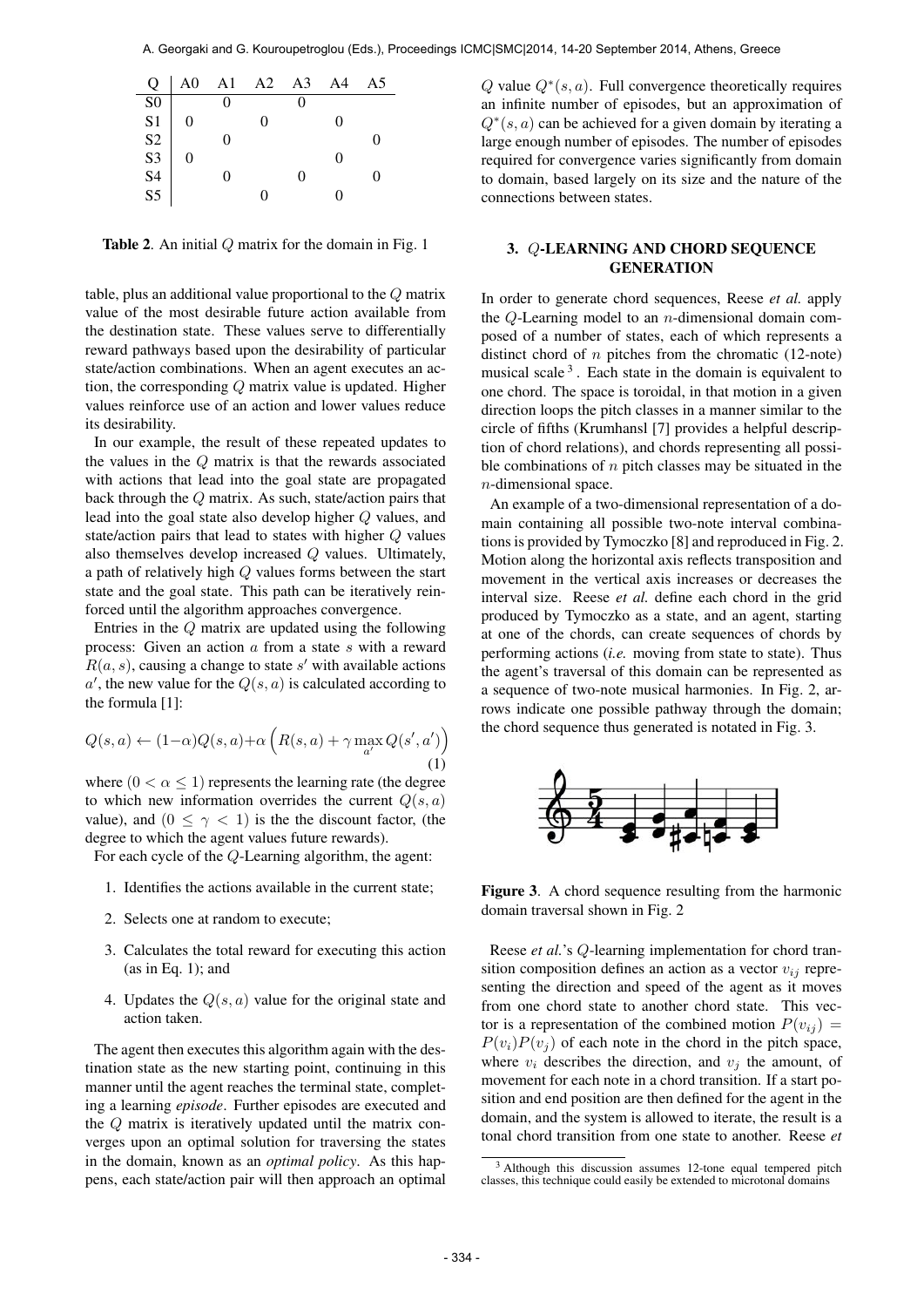

Figure 2. A 2-dimensional harmonic domain (after [1]) showing a path traversal that could be used to generate the sequence in Fig 3.

*al.* indicate (and admit) that although pathways thus established represent a sequence of chords, they do not necessarily lead to a musically pleasing result. Biasing of the reward matrix is required, and Reese *et al.* performed this biasing using subjective, hand-tuned, trial-and-error reward values.

Reese *et al.*'s Q-learning implementation can generate sequences of chords that transition between any two userdefined chords, and their output (sequences of chords with defined beginning and end chords) demonstrates a tendency to include chords that express a particular tonality. For example, in one generated chord sequence, they observe the consistent appearance of the pitch C in the tenor voice of chord series (where  $n=4$ ) that begins on a C-Major chord, showing evidence that their system chooses chords based in part on their conformance with a desired tonal centre. The disadvantages of their approach can include excessive chromaticism (use of non-scale notes) in generated chord sequences that reduce the subjective impression of a particular tonality (major or minor), and the relative reduction of efficiency of their algorithm resulting from the wide range of states and transitionary actions that must be accounted for within their domains.

# 4. NEW APPROACHES TO REAL-TIME SEQUENCE GENERATION

This paper proposes three specific improvements to Reese *et al.*'s model of Q-learning for chord sequence generation:

1. To increase the efficiency of the Q-Learning process by reducing the number of chord states in a domain;

- 2. To generate more aesthetically pleasing chord sequences by selectively excluding chord states that diverge from the tonal space defined by the start chord or goal chord within a domain;
- 3. To initiate generation of transitional chord sequences prior to approaching convergence, creating greater variation in generated chord sequences while retaining their tendency to conform with desired tonal qualities.

The intent of developing the system presented in this paper is to refine Reese *et al.*s model by reducing the range of the chord space, allowing the elimination of chord choices that depart too extremely from the tonality defined by the start and goal chords. When a composer creates music, they are generally aware that certain pitches and intervals are more common and useful in a given key than others, particularly when attempting to achieve specific aesthetic goals. Despite biasing the reward matrix with values that strongly promote major (and to a lesser degree, minor) chords, Reese *et al.*'s generated chord sequences still can exhibit a high degree of chromaticism, since all possible chords may be represented as states in their implementation of the framework. A composer writing in a traditional idiom such as classical or traditionally-influenced cinematic film music knows that there are certain chords that are much less commonly seen in a particular style of music (generally producing aesthetically unsatisfying or unpredictable results) and can be ignored for reasons of practicality in many circumstances.

For the interested reader, audio/MIDI samples can be made available that demonstrate the results of the experiments as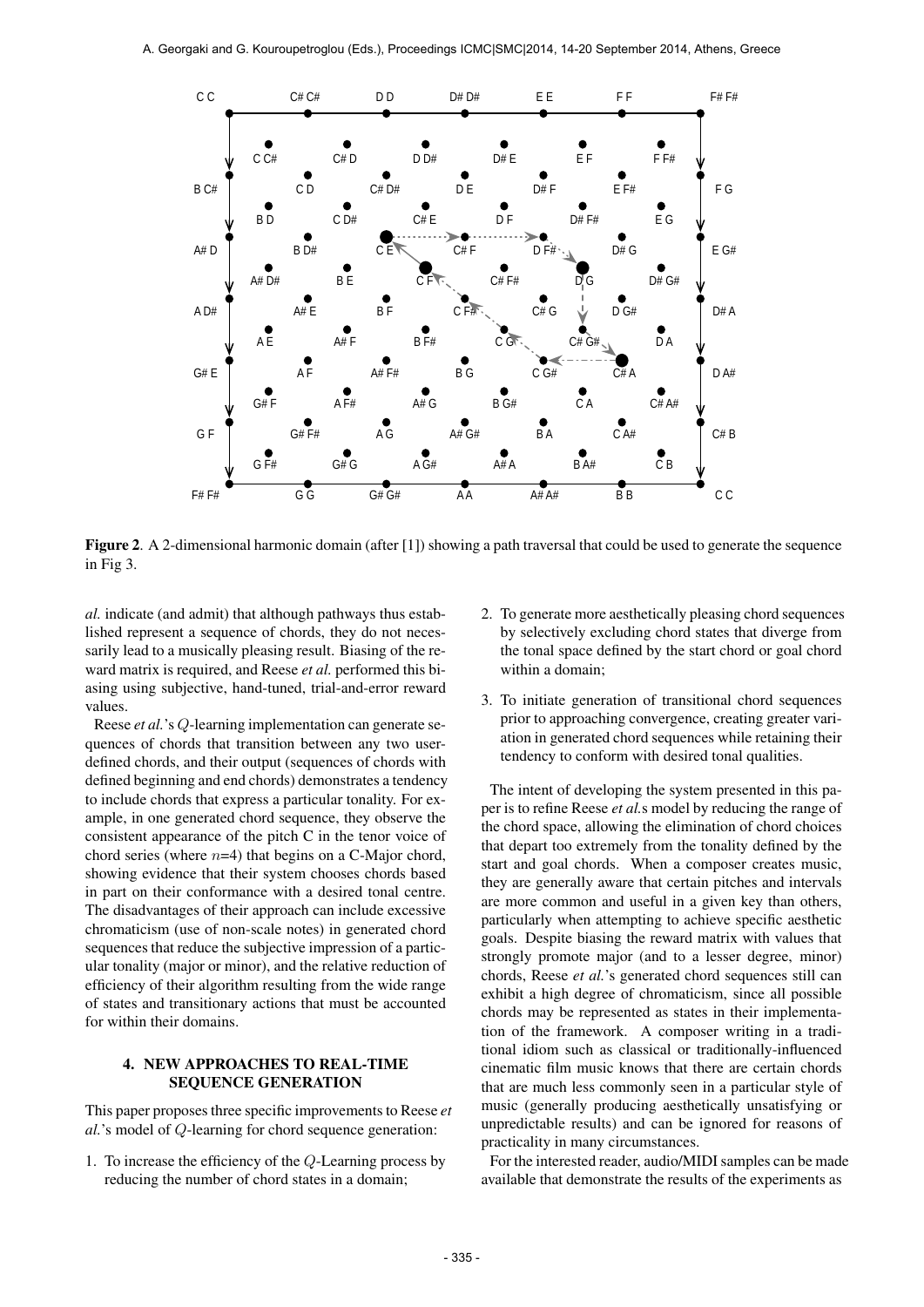described below. To obtain these samples, please email the authors directly.

### 4.1 Restricting chord states

One of the intents of the system we present is that it be able to generate novel chord sequences in real time. Because of the computationally heavy nature of the system involved, one technique for reducing the time of execution is to reduce the number of possible states, making learning and traversing the Q-matrix quicker. One may suggest that this adds similar constraints to the diversity of chord sequences possible in the system, similar to the result of the hand-tuning of rewards that Reese *et al.* use, however, the restriction in the number of states in no way restricts the order of traversal of the states, and the chord state restrictions can be seen as an *enabling constraint*, allowing new interesting sequences to emerge from what may be seen as relatively simple domains. Further, the restrictions that follow allow us to develop a simplified system that proves the concepts herein. Similar simplifications to the domain could be made with any characteristics of the chords or sequences thus generated.

We propose to restrict the domain of included chords by first assuming that the start and goal chords are either major or minor (chords which are common in the tonal music of film and video games). Since both major and minor chords comprise a subset of the notes within the five-note pentatonic scale (for example, the C-Major chord, with notes C-E-G, represents a subset of the C-Major pentatonic scale, C-D-E-G-A), it is possible to restrict the domain of chord states in which Q-Learning will occur to include only chords that may be built from the pentatonic scales of the start chord, the goal chord, or a combination of the two. An example of such a domain (based on C-Major) is shown in Fig. 4, which shows a complete domain for chords of  $n=2$  (*i.e.* two-note intervals) with excluded chords greyed out.

Since this domain is significantly smaller than the full domain, it can be expected that the agent will, during an episode, generally take fewer steps to reach the goal state. The agent's pathway is randomly directed and the number of choices of action that the agent may have at any given state is reduced, meaning that each step through the domain is more likely to reach the goal state.

A domain based upon the pentatonic scales of the start chord and goal chord is constructed as in Fig 4. Any chord states within this domain consist entirely of pitches that are found in the pentatonic scales based on the start and goal chords. Any chord states that contain pitches not found in either of the two pentatonic scales are excluded. If the start and goal chords are the same, then all chords in the domain will be built exclusively from the five pitches in the pentatonic scale based on that chord. If the pentatonic scales do not overlap at all, then the domain will feature chord states that consist of a set of ten pitches.

Pentatonic scales are used this way because they contain within them a large number of consonant intervals, including perfect fourths, perfect fifths and major thirds. They also exclude several dissonant intervals such as the tritone and minor second. Thus music built out of the notes of a pentatonic scale tends to take on a pleasingly consonant aspect (as the domain of video game music would typically require), and it is intended that the chord transitions generated by this system embody this consonant quality. Similarly, if the compositional domain required dissonant sequences instead of consonant sequences, a set of intervals could be selected to allow these sequences to appear.

#### 4.2 Biasing the reward matrix

Given an appropriate choice of reward structure, the passage can embody a variety of different stylistic and aesthetic aims. Reese *et al.* utilize a reward matrix with a single dimension  $R(s)$ , in which each destination chord state is associated with a particular reward as described above. In the modified system proposed here, the reward matrix is two dimensional, with the reward for an action being based both on the qualities of the destination chord and its relationship with the origin chord from which the individual action was taken. Using this system, it is possible to encourage motion within a pentatonic tonality by providing larger rewards for actions that remain within a pentatonic tonality.

| R         | A <sub>1</sub> | A2     | A <sup>3</sup> | A4     | A5     |
|-----------|----------------|--------|----------------|--------|--------|
|           | $C-D$          | $C-Eb$ | $C-G$          | $Eb-F$ | $A-Bb$ |
| $S1$ C-D  |                | $-50$  | $+200$         | $-50$  | $-50$  |
| $S2$ C-Eb | $-50$          |        | $+200$         | $+100$ | $-50$  |
| $S2C-G$   | $+100$         | $+100$ |                | $+100$ | $-50$  |
| $S4Eb-F$  | $-50$          | $+100$ | $+200$         |        | $-50$  |
| $S5A-Bb$  | $-50$          | $-50$  | $+50$          | -50    |        |

Table 4. A subset of the reward matrix representing biases calculated based on the given rules.

Table 4 provides a subset of a reward matrix for a transition from a C-Major chord state to an Eb-Major chord state. The reward matrix punishes actions that involve motion between C-Major and Eb-Major  $(e.g.$  motion from Eb-F to C-D is punished with a value of -50) and rewards (consonant) motion within a pentatonic scale  $(e.g. E\rightarrow F$  to C-Ebif rewarded with +100). Between these two scales there is also an interval that is contained within both scales, that being C-G. Because this interval is found in both scales, it can act as a "pivot" point, allowing for transitions between the C-Major tonality and the Eb-Major tonality. Any state/action pair that results in the agent reaching this pivot state is generously rewarded, as can be seen in Table 4.

The goal chord may also be heavily biased against (with a very low reward value), to ensure that motion in chord space avoids this chord. The goal chord may be added to the end of the generated transitional sequence manually after the sequence is generated, and biasing against its appearance in the transitional sequence helps to ensure that the chord states represented in the transition are not repetitive or harmonically redundant. To create the sense of a cadence leading from a generated chord transition to the goal chord, the dominant chord in the key of the goal chord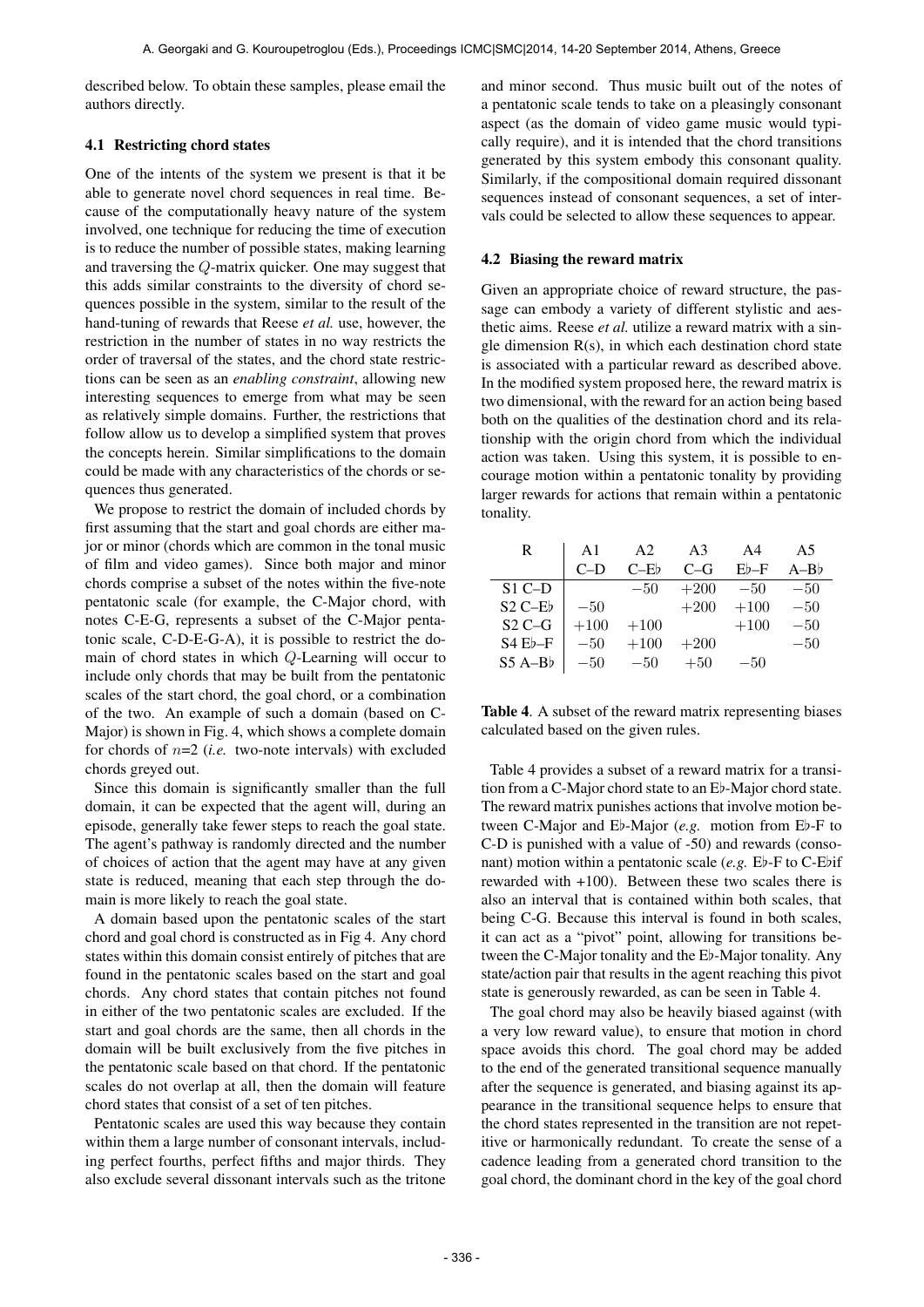| $C-C$     |           | $C#$ - $C#$ |          | $D-D$     |          | $D#$ - $D#$ |           | $E-E$    |           | $F-F$    |          | $F# - F#$ |
|-----------|-----------|-------------|----------|-----------|----------|-------------|-----------|----------|-----------|----------|----------|-----------|
|           | $C-CH$    |             | $C#$ -D  |           | $D-D#$   |             | $D#-E$    |          | $E-F$     |          | $F-F#$   |           |
| $B-C#$    |           | $C-D$       |          | $C#$ -D#  |          | $D - E$     |           | $D# - F$ |           | $E-F#$   |          | $F-G$     |
|           | $B-D$     |             | $C-D#$   |           | $C#$ -E  |             | $D-F$     |          | $D# - F#$ |          | $E-G$    |           |
| $A# - D$  |           | $B-D#$      |          | $C-E$     |          | $C# - F$    |           | $D-F#$   |           | $D#$ -G  |          | $E-GH$    |
|           | $A# - D#$ |             | $B-E$    |           | $C-F$    |             | $C# - F#$ |          | $D-G$     |          | $D#$ -G# |           |
| $A-D#$    |           | $A# - E$    |          | $B-F$     |          | $C-F#$      |           | $C#$ -G  |           | $D-GH$   |          | D#–A      |
|           | $A-E$     |             | $A# - F$ |           | $B-F#$   |             | $C-G$     |          | $C#$ -G#  |          | $D-A$    |           |
| $G# - E$  |           | $A-F$       |          | $A# - F#$ |          | $B-G$       |           | $C-GH$   |           | C#–A     |          | $D-A#$    |
|           | $G# - F$  |             | $A-F#$   |           | $A# - G$ |             | $B-GH$    |          | $C-A$     |          | C#–A#    |           |
| $G-F$     |           | $G# - F#$   |          | $A-G$     |          | A#–G#       |           | $B-A$    |           | $C - A#$ |          | C#–B      |
|           | $G-F#$    |             | G#–G     |           | $A-GH$   |             | $A#-A$    |          | $B-A#$    |          | $C-B$    |           |
| $F# - F#$ |           | $G-G$       |          | G#–       |          | $A-A$       |           | $A#-A#$  |           | $B - B$  |          | $C-C$     |

Figure 4. An example of a pentatonic chord space built on the pentatonic scale with root "C". Chords that contain pitches not included within this pentatonic scale are greyed out, and would not be included among the states of a domain built upon a C-Major chord.

| All Pitches $\begin{bmatrix} C & C \end{bmatrix}$ D Eb E F F G Ab A Bb |  |  |  |  |  |  |
|------------------------------------------------------------------------|--|--|--|--|--|--|
| A-minor                                                                |  |  |  |  |  |  |
| $Eb$ -Major $\mid$ C                                                   |  |  |  |  |  |  |
| Exclude                                                                |  |  |  |  |  |  |

Table 3. Exclusion of pitches based upon the start and goal chords. Only chords built entirely from pitches that are represented within the pentatonic scales built from A-minor and Eb-Major are permissible in the domain.

may be inserted immediately before it in the sequence. Because the dominant chord is highly compatible with the tonal space inhabited by the goal chord, its insertion into a sequence as the penultimate chord generally creates a heightened sense that the sequence is approaching the goal chord in a manner consistent with norms of tonal music.

### 4.3 Variability in generated sequences

If enough episodes are undertaken, a Q Matrix will approach convergence, wherein an optimal path may be identified linking the start state and goal state. In the context of dynamic music, however, it is often advantageous to include some uncertainty in the structure of a chord transition. The video game player might hear a transition between two themes dozens of times, depending on the game and user behaviour, and any randomness in the structure of the transition will help the music to remain fresh and unpredictable. However, it is also desirable for generated chord transition sequences to conform to the tonal norms as already described.

The counterintuitive solution that we propose here is to run the algorithm for only a small number of episodes, such that we deliberately *avoid* convergence. Since Q matrix values are updated based on the random motions of an agent through the chordal domain, lower numbers of iterations will result in Q matrices that are more heavily biased in areas that happened to be more frequently travelled by the agent. The less the agent has travelled through the domain, the more the different regions of the domain will be differentially biased based on the agent's random choices of states to enter. The number of iterations that the agent undertakes becomes a variable that is proportional to the amount of variation exhibited in generated transitions.

#### 4.4 Applications in the context of a video game

To apply the system described here to creating transitional material in a video game, it is necessary for the composer of the video game score to provide a representation of the harmonic map of each cue in a video game. For example, suppose the player is exploring a beautiful environment accompanied by a pastoral musical theme "P", written in C-Major. At some point, the game spawns a monster, necessitating the transition to the energetic melee theme "M", written in Eb-Major. In systems like  $iMUSE$ , which involve precomposed music, the transition would have to occur at some marker point in theme P, and theme P would likely have to remain in a more restricted tonal space, never moving too far away from C-Major, if the precomposed transition were to function properly at a variety of different marker points within theme P.

Since the Q-Learning system described here is capable of transitioning from any chord to any other chord, it is possible for transitions to occur from *any point* in theme P, so long as the chord in theme P which begins the transition is known. There is no need for special code to determine this map of chord changes in theme P, since the composer can enter this information manually. A generative transition system such as this can thus support transitions from any point in a theme for which the chord is known, and the cue can range widely through tonal space, since it is not necessary to support transitions that begin in a limited range of chords.